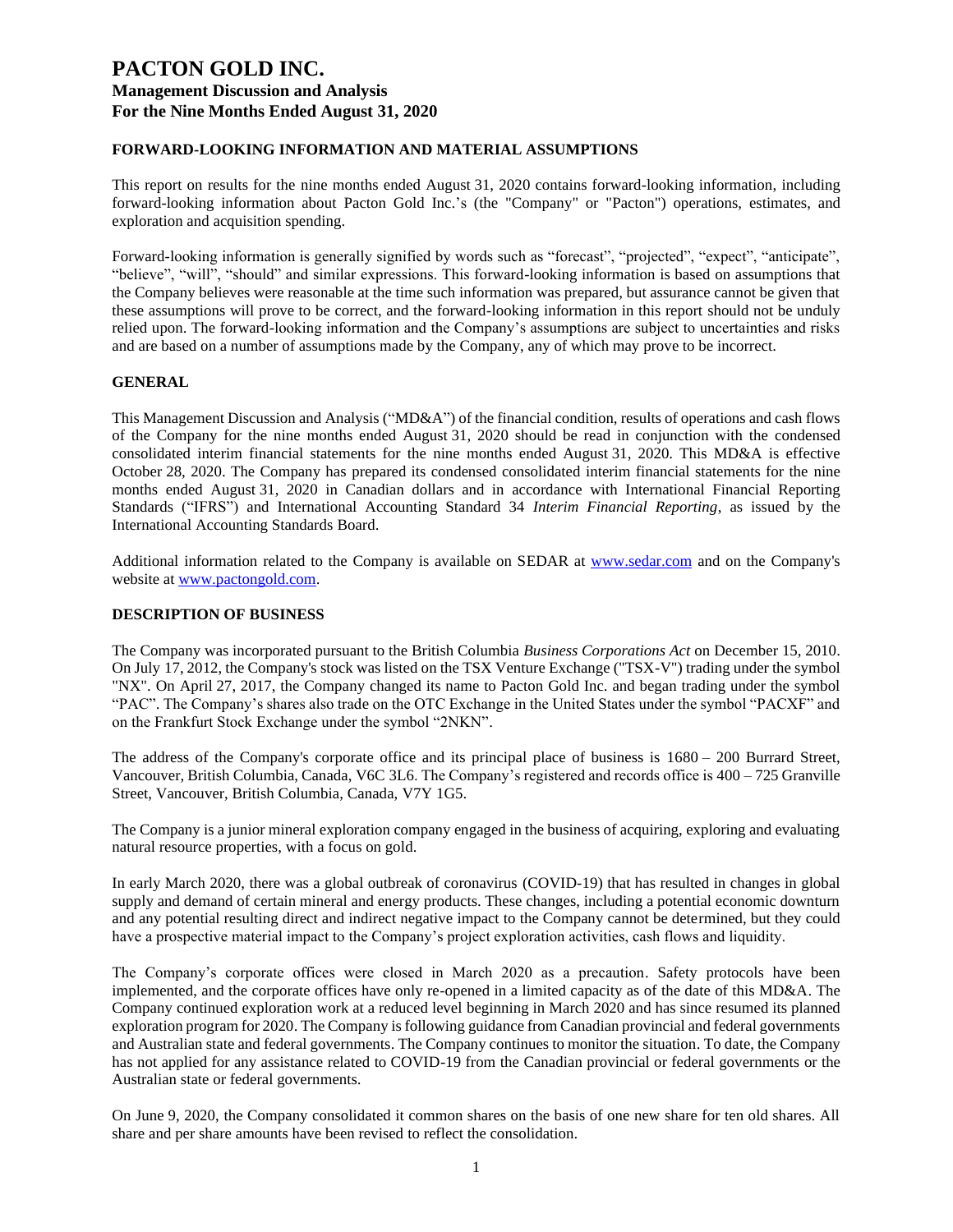# **PACTON GOLD INC.**

### **Management Discussion and Analysis For the Nine Months Ended August 31, 2020**

### **EXPLORATION PROJECTS – AUSTRALIA**

Pilbara Project

### **CTTR Gold Pty. Ltd. ("CTTR")**

On March 20, 2018, the Company entered into a share purchase agreement to acquire 100% of the issued and outstanding shares of CTTR, an Australian proprietary limited company. CTTR holds applications to nine tenement licenses for a mineral property group in the Pilbara Region of Western Australia.

Under the terms of the share purchase agreement, the Company acquired 100% of the issued and outstanding shares of CTTR by:

- Paying a \$25,000 non-refundable deposit (paid);
- Paying \$75,000 (paid) and issuing 91,666 common shares (issued and valued at \$238,333) of the Company and 45,833 share purchase warrants (issued and valued at \$64,545). Each warrant is exercisable into one additional common share of the Company for a period of 18 months from the date of issue at a price of \$4.50, upon acceptance of the transaction by the TSX-V (issued on March 29, 2018); and
- Paying \$50,000 (paid) and issuing 41,666 common shares (issued and valued at \$270,833) of the Company and 20,833 share purchase warrants (issued and valued at \$72,034). Each warrant is exercisable into one additional common share of the Company for a period of 18 months from the date of issue at a price to be determined at the date of grant, upon the grant of at least six exploration licenses.

The Company also issued 15,625 common shares valued at \$40,625 as a finder's fee on the transaction.

The acquisition of CTTR has been accounted for as an acquisition of assets and liabilities, as CTTR does not meet the definition of a business under IFRS 3 *Business Combinations*. The acquisition of the net assets of CTTR was recorded at the fair value of the consideration transferred of \$836,370, as detailed above. The net assets acquired consisted entirely of exploration and evaluation assets.

On January 6, 2020, the Company surrendered all tenement licenses, which resulted in an impairment charge of \$832,177 for the year ended November 30, 2019.

### **Arrow (Pilbara) Pty. Ltd. ("Arrow Pilbara")**

On May 11, 2018, the Company entered into a share purchase and option agreement whereby the Company could earn up to an 80% interest in Arrow Pilbara, an Australian proprietary limited exploration company. Arrow Pilbara holds two granted tenement licenses and two applications for licenses in the Pilbara Region of Western Australia.

Under the terms of the agreement, the Company was required to make cash payments and issue common shares and common share purchase warrants of the Company to acquire a 51% interest in Arrow Pilbara as follows:

• Issue 108,695 common shares (issued and valued at \$695,652) and 108,695 common share purchase warrants (issued and valued at \$583,761) exercisable into one share at \$3.50 for three years and pay \$450,000 (paid).

To acquire a further 29% interest in Arrow Pilbara, the Company was required to:

- Pay \$250,000 or an equivalent number of common shares based on the five-day trailing volume-weighted average price at the time of issue, subject to a floor price of no lower than \$1.90 per common share; and
- Fund exploration expenditures up to a maximum of \$500,000.

The vendor retains a right to explore for, mine and extract lithium, caesium and tantalum from the property.

A discovery bonus of \$500,000 cash is payable if the Company reports a National Instrument ("NI") 43-101-defined "measured mineral resource" or "inferred mineral resource" of at least 100,000 ounces of gold on the property.

The Company also issued 22,794 common shares valued at \$58,125 as a finder's fee on the transaction.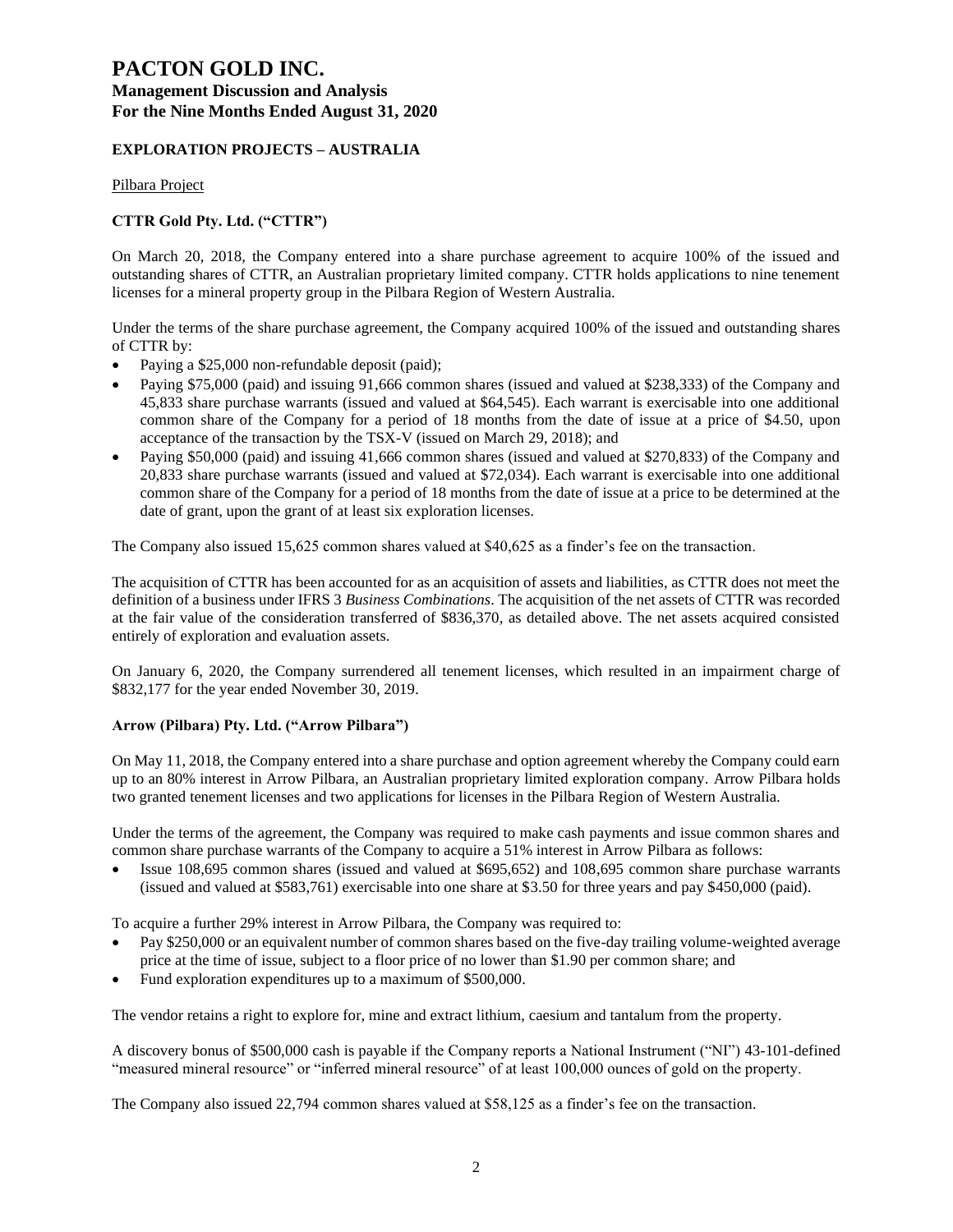The acquisition of 51% of Arrow Pilbara has been accounted for as an acquisition of assets and liabilities, as Arrow Pilbara does not meet the definition of a business under IFRS 3. The acquisition of the net assets of Arrow Pilbara was recorded at the fair value of the consideration transferred of \$1,637,538, as detailed above. The net assets acquired were as follows:

| <b>Net Assets Acquired</b>        |             |
|-----------------------------------|-------------|
| Exploration and evaluation assets | 3,210,860   |
| Non-controlling interest          | (1,573,322) |
|                                   | 1,637,538   |

On August 20, 2018, the Company entered into a share purchase agreement to acquire the remaining ownership interest in Arrow Pilbara. Under the terms of the agreement, the Company will acquire the remaining 49% ownership interest in Arrow Pilbara by paying \$1,000,000 (paid) and issuing 200,000 common shares (issued and valued at \$820,000).

The purchase of the remaining 49% interest was accounted for as follows:

| <b>Acquisition of 49% Interest</b>                                       |                          |
|--------------------------------------------------------------------------|--------------------------|
| Additional consideration paid<br>Elimination of non-controlling interest | 1,820,000<br>(1,573,322) |
| Loss on acquisition                                                      | 246,678                  |

On January 6, 2020, the Company surrendered two tenement licenses, which resulted in an impairment charge of \$636,906 for the year ended November 30, 2019.

#### **Drummond East Pty. Ltd. ("Drummond East" of "Impact 5")**

On August 15, 2018, the Company entered into a share purchase agreement to acquire a 100% interest in Drummond East, an arm's length Australian exploration company wholly owned by Impact Minerals Ltd. ("Impact"). Drummond East holds seven granted tenement licenses in the Pilbara Region of Western Australia.

Under the terms of the agreement, the Company paid Impact a total of \$350,000 and issued 212,500 common shares of the Company to Impact valued at \$860,625.

In addition, the Company will pay a bonus to Impact of \$500,000 if the Company publishes measured, indicated or inferred gold resources of more than 250,000 ounces on the property. The Company granted Impact a 2% net smelter return royalty ("NSR") in respect of the property. The Company retains an exclusive and unlimited right to purchase back 50% of the NSR from Impact for \$500,000.

The Company paid a finder's fee of 29,187 common shares (issued and valued at \$145,938).

The acquisition of Drummond East has been accounted for as an acquisition of assets and liabilities, as Drummond East does not meet the definition of a business under IFRS 3. The acquisition of the net assets of Drummond East was recorded at the fair value of the consideration transferred of \$1,356,563, as detailed above. The net assets acquired consisted entirely of exploration and evaluation assets.

On January 6, 2020, the Company surrendered three tenement licenses, which resulted in an impairment charge of \$629,073 for the year ended November 30, 2019.

### **Friendly Creek**

On August 11, 2018, the Company entered into a tenement sale agreement to acquire 100% of the Friendly Creek exploration license and mining leases in the Pilbara Region of Western Australia.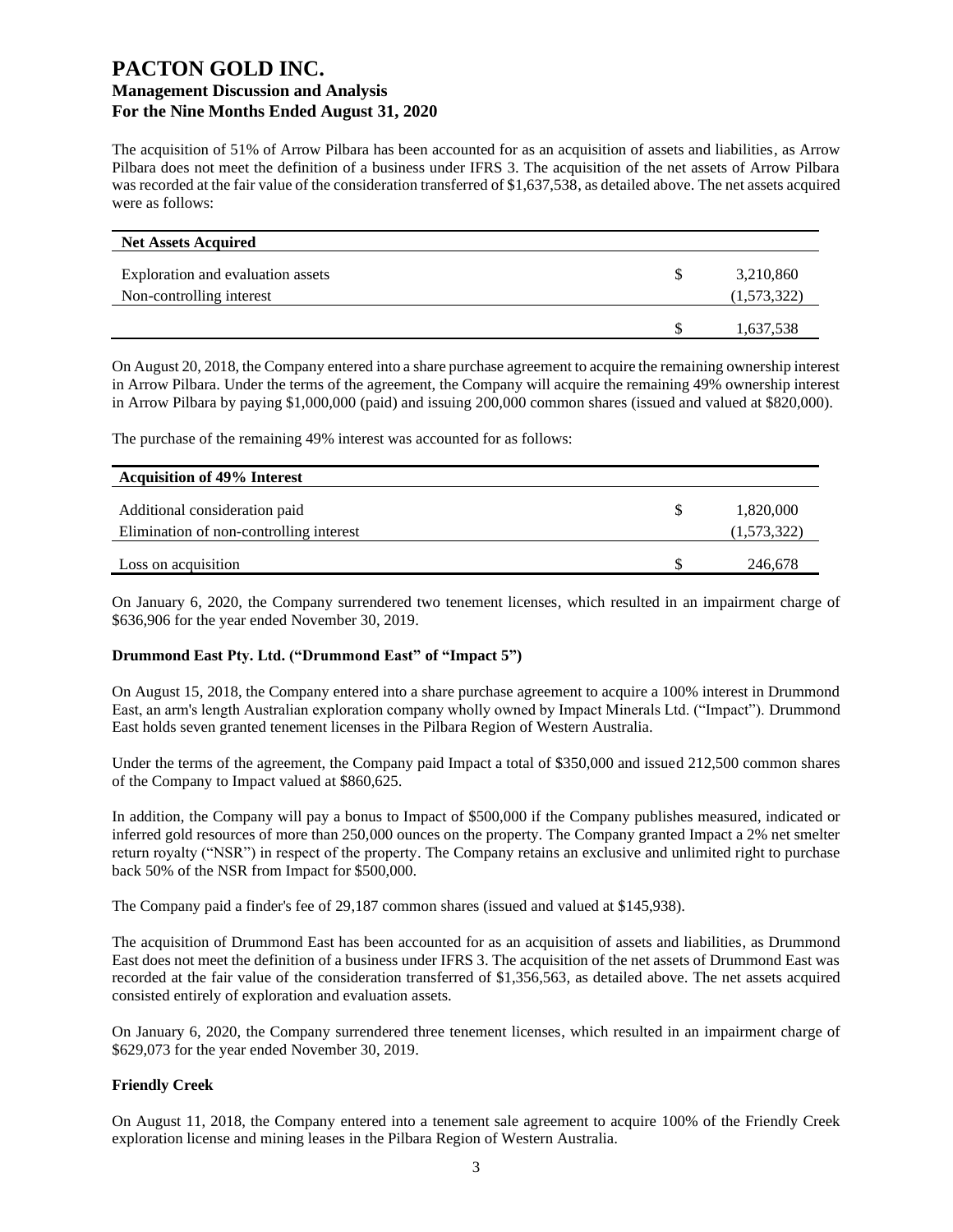Under the terms of the agreement, the Company purchased a 100% interest in Friendly Creek by paying the vendors a total of \$25,000 (paid) and issuing to the vendors 250,000 common shares of the Company (issued on March 15, 2019 and valued at \$562,500).

#### **Yandicoogina and Boodalyerrie**

On September 25, 2018, the Company entered into a tenement sale agreement to acquire 100% of both the Yandicoogina and Boodalyerrie exploration licenses and mining leases from Gardner Mining Pty. Ltd. ("Gardner Mining"), an Australian proprietary limited exploration company.

Under the terms of the agreement, the Company purchased a 100% ownership interest in projects by paying Gardner Mining \$25,000 (paid) and issuing to Gardner Mining 300,000 common shares of the Company (issued on March 8, 2019 and valued at \$720,000).

#### **Golden Palms Project**

On November 5, 2018, the Company entered into a tenement sale agreement to acquire the Golden Palms tenement license in Western Australia.

Under the terms of the agreement, Pacton can purchase 100% of the property by paying a total of \$100,000 (paid) and issuing 40,000 common shares on completion of the transaction (issued and valued at \$40,000).

#### **Hong Kong Project**

On November 23, 2018, the Company entered into a tenement sale agreement to acquire a 70% interest in the Hong Kong project from Clancy Exploration Ltd. ("Clancy"), an Australian Securities Exchange-listed exploration company.

Under the terms of the agreement, the Company purchased a 70% interest in the Hong Kong project by paying Clancy \$200,000 (paid) and issuing to Clancy 378,061 common shares of the Company (issued and valued at \$1,323,215). In addition, the Company issued 30,000 common shares valued at \$82,500 as a finder's fee on the project.

Upon completion of the acquisition, the Company and Clancy will enter into a joint venture, with Pacton acting as operator of the Hong Kong project. A minimum of Australian ("AUD") \$520,000 must be spent by the Company within two years of completion of the transaction. Clancy will be free carried with respect to expenditures until a decision to mine is made unanimously by both parties.

#### **Keras Project**

On October 18, 2018, the Company entered into a grant of gold rights agreement to acquire the conglomerate gold rights of Calidus Resources Ltd. ("Calidus") in both the Marble Bar sub basin and the northeast Pilbara sub basin of Western Australia's Pilbara craton.

Under the terms of the agreement, the Company will acquire the gold rights by paying \$10,000 (paid) and issuing Calidus or its nominees 700,000 common shares of the Company (issued and valued at \$1,925,000) and deferred compensation of 300,000 additional common shares of the Company (issued and valued at \$330,000). A minimum of AUD \$55,000 must be spent by the Company on each anniversary of the completion of the transaction.

On January 6, 2020, the Company decided not to pursue further exploration on the project. An impairment charge of \$2,221,479 has been recorded effective November 30, 2019.

### **Tardarinna Project**

On March 22, 2019, the Company entered into a tenement sale agreement to acquire the Tardarinna tenement license in Western Australia.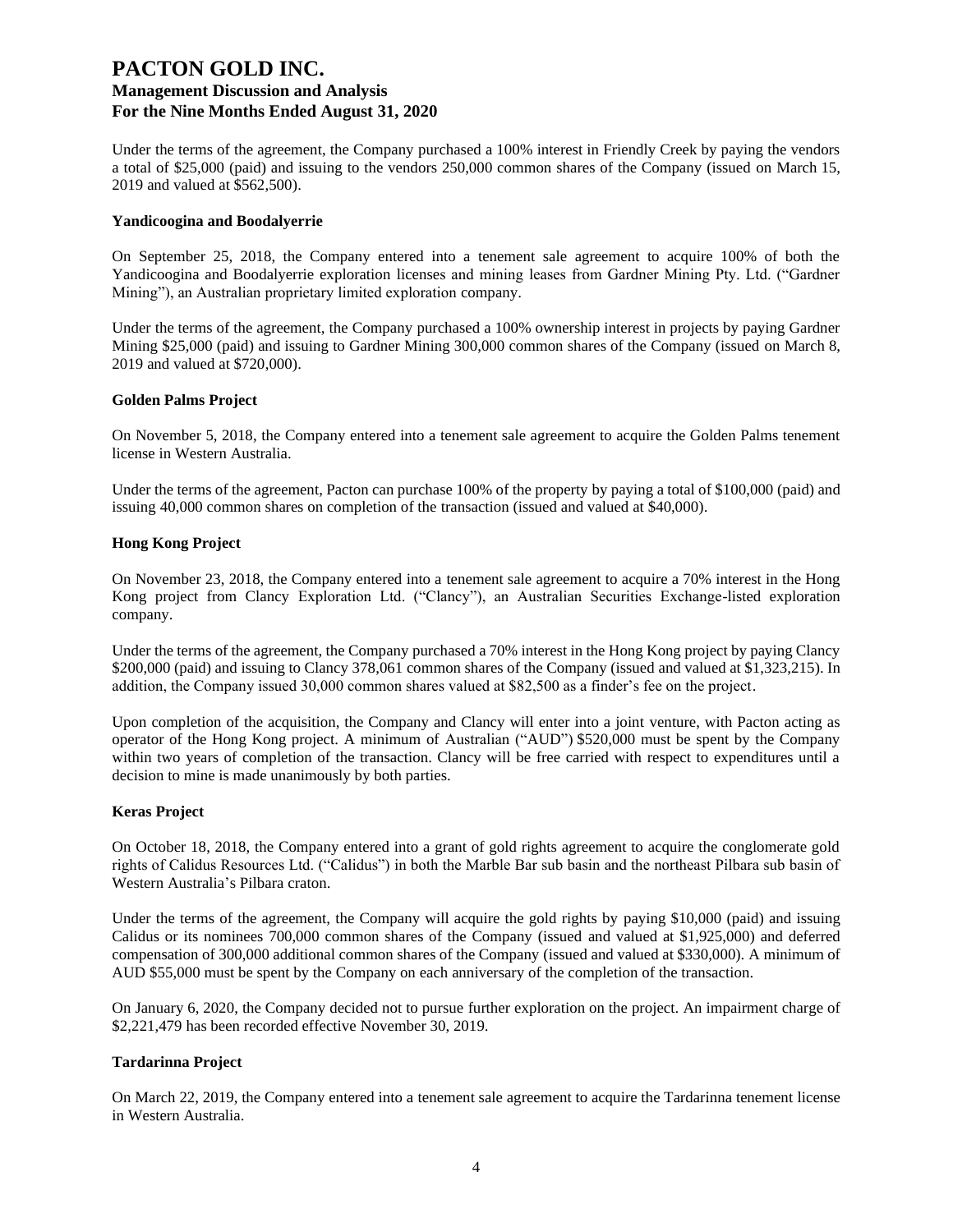Under the terms of the agreement, the Company acquired a 100% interest in the property by issuing 125,000 common shares on completion of the transaction (issued and valued at \$281,250).

#### **Sandstorm Royalties**

On May 25, 2020, the Company entered into an agreement with Sandstorm Gold Ltd. ("Sandstorm"), whereby the Company granted Sandstorm a 1% NSR on all the tenements owned by Pacton in Australia for \$81,819. The tenements covered are part of Arrow Pilbara, Friendly Creek, Yandicoogina and Boodalyerrie, Golden Palms Project, Hong Kong Project and Tardarinna Project above. The Company also assigned its royalty buyback on Drummond East to Sandstorm.

#### **Exploration on the Pilbara Project**

On October 15, 2018, the Company announced that an advance team of reconnaissance prospectors collected gold nuggets from six locations on Pacton's Friendly Creek tenements. The gold nuggets were located in weathered material overlying a package of unclassified Mesoarchean ultramafic rocks and komatiitic basalt that extends along the Friendly Creek tenements for approximately ten kilometres. The origin of the gold nuggets, which show various morphological shapes, has not yet been determined. Subject to confirmation by detailed geological mapping, it is assumed that the material has not been transported and that the nuggets represent eluvial material that has been liberated from the underlying bedrock. This tentative interpretation is supported by the reports of historical gold workings from the same geological unit throughout the Friendly Creek tenements and throughout Pacton's adjacent Hong Kong tenement. Massive areas of the prospective geological formation also underlie the Golden Palms tenement, which is largely unexplored.

On March 12, 2019, the Company announced the commencement of initial fieldwork at the Yandicoogina Project. The work program is targeting high-grade, shear-hosted gold within a number of mineralization settings and will use rock chip sampling and mapping to prioritize targets for drill testing.

On July 12, 2019, the Company announced that prospecting work at the Friendly Creek mining lease has identified primary quartz vein hosted visible gold mineralization.

In October, 2019, geological prospecting and sampling programs were conducted on Pacton's Impact 5, and Boodalyerrie projects, and the southwest (Arrow South) and southeast (Friendly Creek, Hong Kong, and Golden Palms) portions of the large Egina area project. Geological mapping and sampling was carried out to establish a geochemical reference dataset on the Impact 5 tenement, located 17 km northwest of Novo Resources Corp's Beaton's Creek project. The October, 2019, exploration at the Egina projects consisted of geological sampling of gravel deposits on the southern Egina tenements and leases, and also on the large Arrow South tenement to establish geochemical datasets for more advanced exploration. At Boodalyerrie, located 120 km southeast of Marble Bar, mapping and vein sampling was undertaken in areas of complex vein stockworking, preliminary to a planned 2020 detailed mapping and sampling program.

An early 2020 exploration program was cancelled due to Western Australian COVID-19 travel and activity restrictions.

In October, 2020, a two team mapping and 500-sample gravel and regolith program was completed. The program objective was to conduct reconnaissance surveys on the northern part of the North Arrow project to identify structural and geochemical extensions of layered orogenic gold deposits that occur along the southwestern terminus of the Wohler Shear Zone. Several of deposits of this type are now recognized, including the De Grey's recently discovered HEMI deposit

### **Binding Letter of Intent ("LOI")**

On October 13, 2020, the Company entered into a binding LOI with Pilbara Gold Corp. Ltd. ("PGC"), whereby PGC agreed to purchase 75% of the Arrow, Yandicoogina and Boodalyerrie gold properties.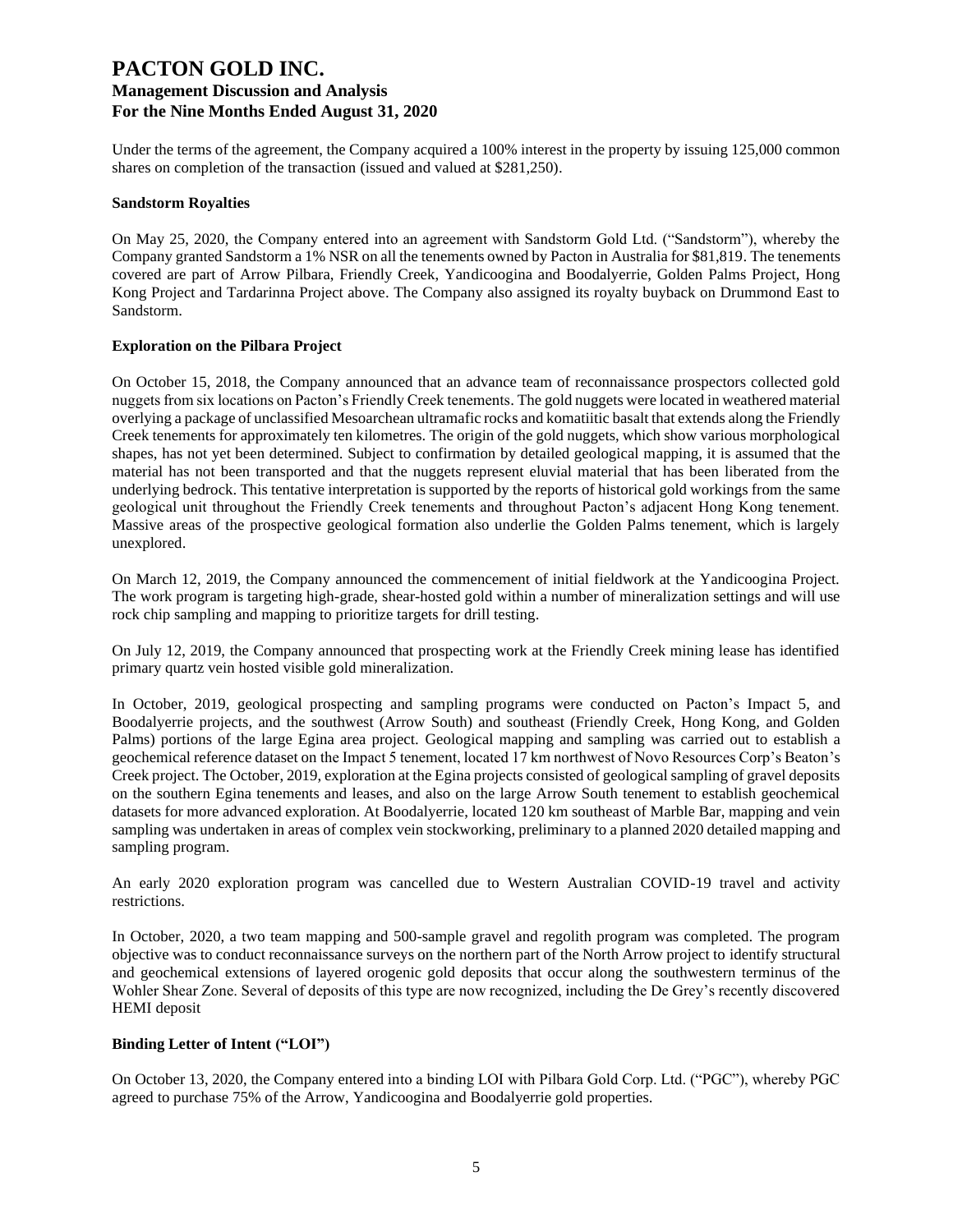Raiden Resources Ltd. ("Raiden"), an Australian Stock Exchange-listed company, has entered into an exclusive option agreement to acquire all the issued shares of PGC. Under the terms of the option agreement between Raiden and PCG, Raiden will assume all obligations and rights of PGC under the LOI, which will be formalized by a definitive agreement.

The LOI includes payments as follows:

- Upon completion of the transaction, a payment of \$500,000 to the Company and the issuance of 129,721,250 common shares of Raiden to the Company; and
- A further \$500,000 payment to the Company on the first anniversary of completion of the transaction.

The Company will retain a 25% carried interest in the properties until the delineation of a mineral resource in accordance with the Joint Ore Reserves Committee 2012 guidelines (or other globally recognized code) of at least 250,000 ounces gold at a minimum grade of one gram per tonne gold across any of the properties. Following that, the parties will be required to enter into a joint venture, under which the Company can contribute proportional to its respective equity interest or dilute.

As of the date of this MD&A, no payments have been received and no definitive agreement has been completed.

### **EXPLORATION PROJECTS – CANADA**

#### Red Lake Project

On May 23, 2017, the Company entered into an option agreement to earn a 100% interest in 14 mineral claims in the Red Lake Mining District, located in Ontario. Under the terms of the agreement, the Company must make cash payments and issue common shares of the Company as follows:

- Issue 30,000 common shares of the Company (issued and valued at \$42,000) and pay \$16,000 (paid) within five days of approval by the TSX-V, which was received on May 26, 2017;
- Pay \$12,000 on or before May 26, 2018 (paid);
- Pay \$16,000 on or before May 26, 2019 (paid); and
- Pay \$26,000 on or before May 26, 2020 (paid).

The claims are subject to an underlying 2% NSR.

On May 23, 2017, and as amended November 23, 2017, June 14, 2018 and May 22, 2019, the Company entered into an additional option agreement to earn a 100% interest in 30 additional mineral claims in the Red Lake Mining District, located in Ontario. Under the terms of the agreement, the Company must make cash payments and issue common shares of the Company as follows:

- Issue 250,000 common shares of the Company (issued and valued at \$350,000) within five days of approval by the TSX-V, which was received on May 26, 2017;
- Pay \$20,000 on or before June 30, 2018 (paid);
- Pay \$80,000 on or before January 31, 2019 (paid); and
- Pay \$150,000 on or before June 30, 2019 (paid).

The vendors retain a 2.5% NSR, of which two-fifths (1%) can be repurchased by the Company for \$1,500,000. On October 25, 2018, one of the vendors became a director of the Company.

On November 1, 2018, the Company entered into an option agreement to earn a 100% interest in 12 mineral claims in the Red Lake Mining District, located in Ontario. Under the terms of the agreement, the Company must make cash payments and issue common shares of the Company as follows:

- Pay \$15,000 on or before November 6, 2018 (paid);
- Pay \$15,000 (paid) and issue 10,000 common shares of the Company (issued and valued at \$25,500) within five days of approval by the TSX-V, which was received November 19, 2018;
- Pay \$40,000 (paid) and issue 7,500 common shares of the Company on or before November 19, 2019 (issued and valued at \$7,875); and
- Pay \$40,000 and issue 7,500 common shares of the Company on or before November 19, 2020.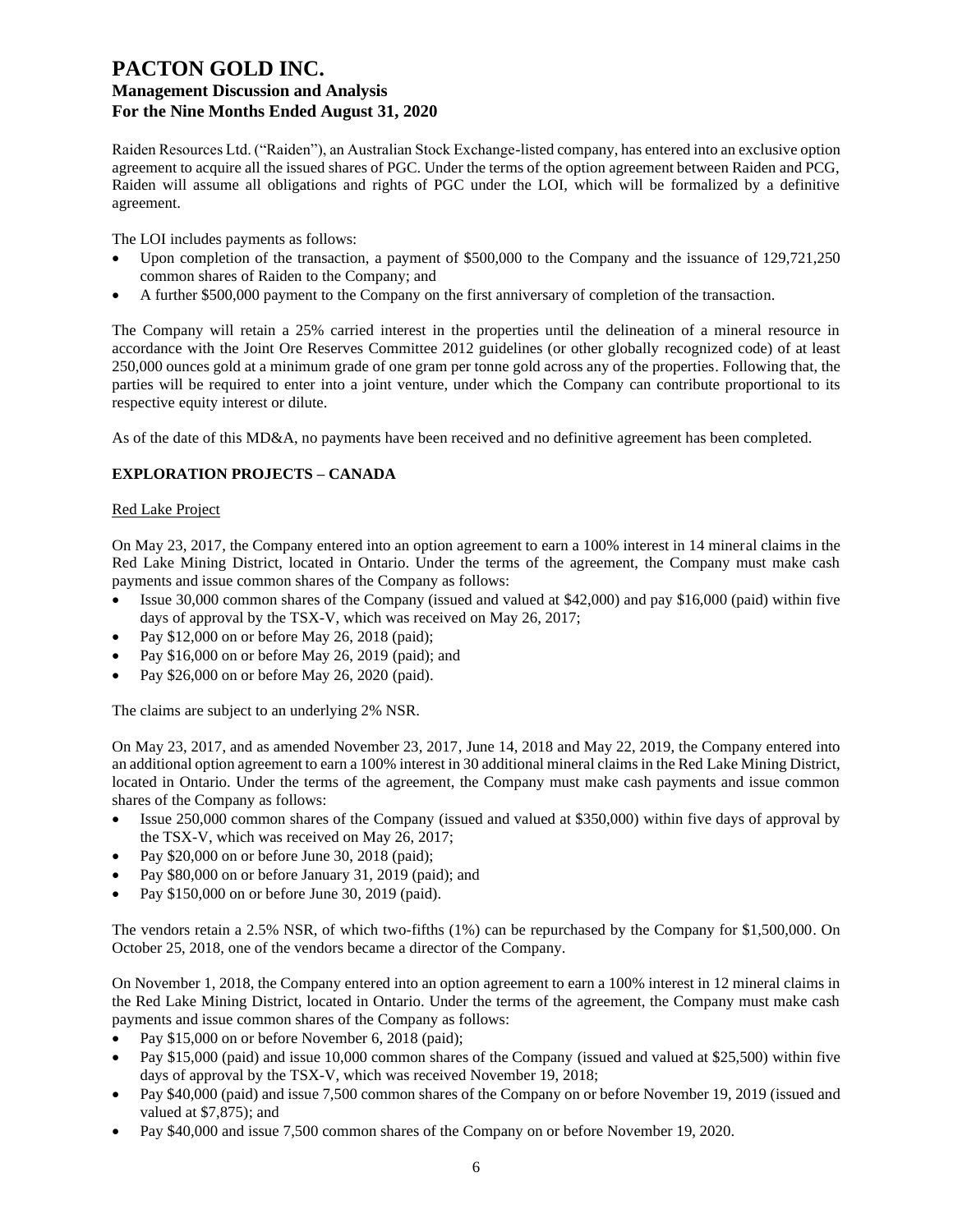The vendors retain a NSR that ranges from 0.25% to 2.25%, of which one-half can be repurchased by the Company for \$250,000.

On January 29, 2019, the Company entered into an agreement to acquire a 100% interest in additional mineral claims in the Red Lake Mining District, located in Ontario. The Company issued 19,231 common shares on February 6, 2019 valued at \$48,077. The claims are subject to a NSR ranging from 0.25% to 2.25%, of which a portion can be repurchased by the Company for \$250,000.

On February 12, 2019, the Company entered into an agreement to acquire a 100% interest in additional mineral claims in the Red Lake Mining District, located in Ontario. The Company paid \$15,000 and on February 28, 2019 issued 7,500 common shares valued at \$19,125. The claims are subject to a 2% NSR, of which one-half can be repurchased by the Company for \$200,000.

On February 20, 2019, the Company entered into an option agreement to acquire a 100% interest in additional mineral claims in the Red Lake Mining District, located in Ontario. Under the terms of the agreement, the Company must make cash payments and issue common shares of the Company as follows:

- Pay up to \$30,000 on behalf of the vendor for exploration expenditures (paid);
- Issue 12,500 common shares of the Company within five days of approval by the TSX-V, which was received March 5, 2019 (issued and valued at \$31,250);
- Pay \$50,000 (paid) and issue 10,000 common shares of the Company on or before March 5, 2020 (issued and valued at \$8,500); and
- Pay \$50,000 and issue 12,500 common shares of the Company on or before March 5, 2021.

The claims are subject to a 0.25% to 1.75% NSR, of which a portion can be repurchased by the Company at a rate of \$250,000 for each 0.25% portion that is repurchased.

On March 13, 2019, the Company entered into an option agreement to acquire a 100% interest in additional mineral claims in the Red Lake Mining District, located in Ontario. Under the terms of the agreement, the Company must make cash payments and issue common shares of the Company as follows:

- Pay up to \$40,000 on behalf of the vendor for exploration expenditures (paid);
- Issue 10,000 common shares of the Company within five days of approval by the TSX-V, which was received March 21, 2019 (issued and valued at \$23,000);
- Pay \$50,000 (paid) and issue 10,000 common shares of the Company on or before March 21, 2020 (issued and valued at \$6,000); and
- Pay \$50,000 and issue 12,500 common shares of the Company on or before March 21, 2021.

The claims are subject to a 2.5% NSR, of which one-half can be repurchased by the Company for \$2,000,000.

On April 23, 2019, the Company entered into an option agreement to acquire a 100% interest in additional mineral claims in the Red Lake Mining District, located in Ontario. Under the terms of the agreement, the Company must make cash payments and issue common shares of the Company as follows:

- Pay \$30,000 (paid) and issue 10,000 common shares of the Company (issued and valued at \$16,500) within five days of approval by the TSX-V, which was received on May 6, 2019;
- Pay \$30,000 and issue 15,000 common shares of the Company on or before May 6, 2020 (issued and valued at \$11,250); and
- Pay \$30,000 (paid) on or before May 6, 2021.

On April 24, 2019, the Company announced the completion of a high resolution airborne magnetic survey at the Red Lake Project. A total of 2,957-line kilometres at a 50-meter (or "m") line spacing was flown. Initial survey results indicated multiple areas of interest in the form of prominent linear structures containing small-to-large scale folding and faulting.

On July 16, 2019, the Company announced that initial surface sampling at the Red Lake Project has returned highgrade values, including 126.5 g/tonne (or "g/t") Au and 23.3 g/t Au from the Boyden prospect. Sampling is still in progress and additional surface results will be reported as they are received.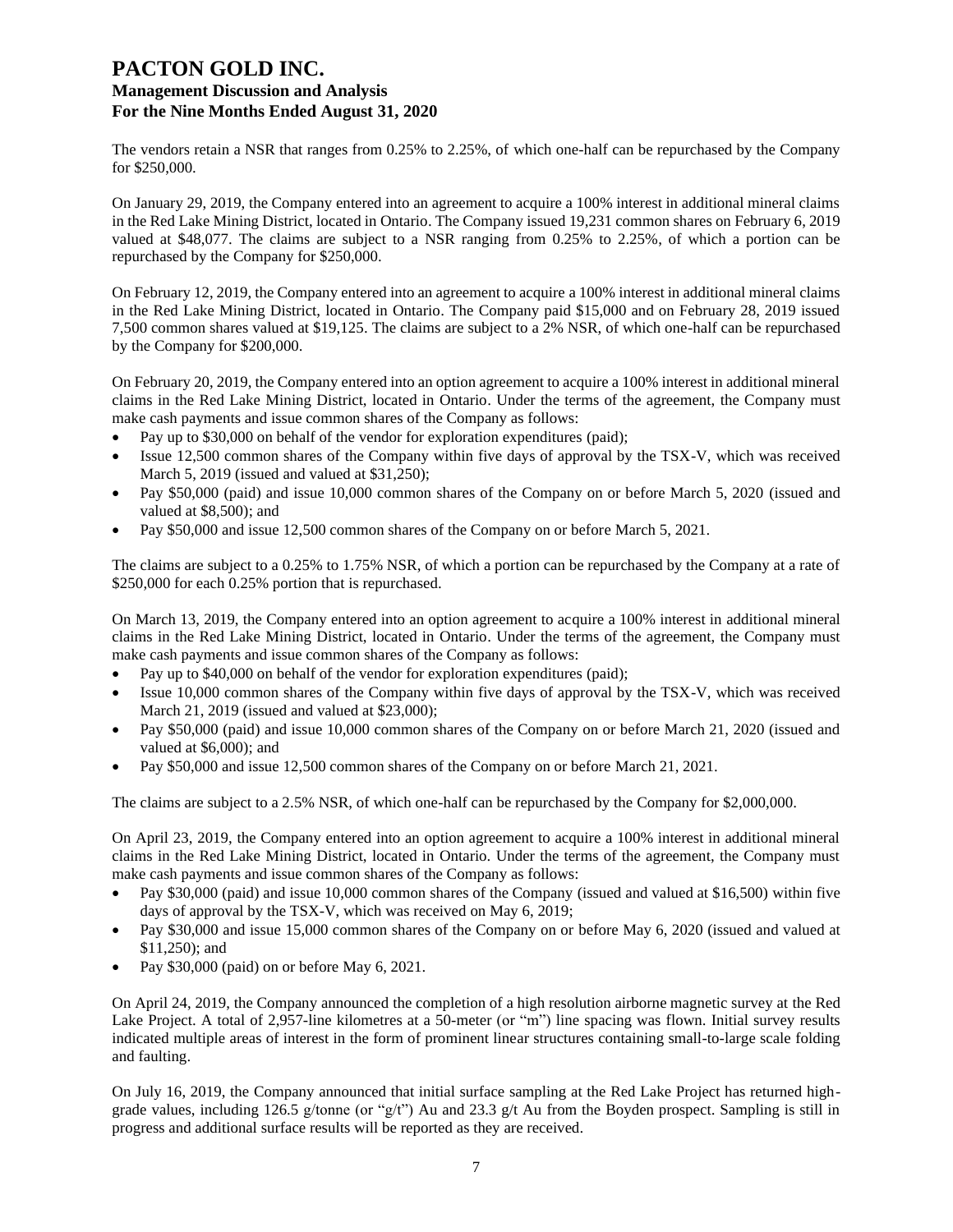On July 23, 2019, the Company entered into two agreements to acquire 100% interests in additional mineral claims in the Red Lake Mining District, located in Ontario. Under the terms of each agreement, the Company must make a cash payment of \$100,000 and issue 40,000 common shares of the Company upon approval by the TSX-V. A total of \$200,000 was paid and 80,000 common shares were issued and valued at \$140,000.

On October 22, 2019, the Company entered into an option agreement to acquire a 100% interest in additional mineral claims in the Red Lake Mining District, located in Ontario. Under the terms of the agreement, the Company must make cash payments and issue common shares of the Company as follows:

- Pay \$35,000 (paid) and issue 15,000 common shares of the Company within five days of approval by the TSX-V, which was received November 6, 2019 (issued and valued at \$16,500);
- Pay \$22,500 and issue 15,000 common shares of the Company on or before November 6, 2020;
- Pay \$22,500 and issue 15,000 common shares of the Company on or before November 6, 2021;
- Pay \$22,500 and issue 15,000 common shares of the Company on or before November 6, 2022; and
- Pay \$22,500 and issue 15,000 common shares of the Company on or before November 6, 2023.

The claims are subject to a 0.25% to 2.25% NSR, of which one-half may be repurchased by the Company for \$1,000,000.

On April 1, 2020, the Company entered into a purchase agreement with TomaGold Corporation ("TomaGold"), whereby the Company will acquire all of TomaGold's interest, being 39.5%, in a joint venture it currently holds with Evolution Mining and Newmont Corporation (formerly GoldCorp when TomaGold entered into the joint venture) on the Sidace Lake Property, located in the Red Lake Mining District in Ontario.

Under the terms of the agreement, the Company must pay and issue the following to TomaGold:

- Upon final acceptance of the transaction by the TSX-V, pay \$250,000 (paid) and issue 1,000,000 common shares (issued and valued at \$1,000,000);
- Within six months of TSX-V acceptance, pay \$250,000 (paid) and issue \$800,000 worth of common shares at a price per share equal to the greater of \$1.60 and the five-day volume weighted average price of the Company's shares immediately preceding the date of issuance (issued and valued at \$725,000); and
- Upon the Company filing a NI 43-101 technical report on the property showing a gold resource estimate of 750,000 ounces or greater of gold, issue 416,666 common shares.

On April 23, 2020, the Company entered into an option agreement to acquire a 100% interest in additional mineral claims in the Red Lake Mining District, located in Ontario. Under the terms of the agreement, the Company must make cash payments and issue common shares of the Company as follows:

- Pay \$15,000 (paid) and issue 25,000 common shares of the Company on or before April 30, 2020 (issued and valued at \$20,000);
- Pay \$15,000 and issue 15,000 common shares of the Company on or before April 30, 2021; and
- Pay \$25,000 and issue 15,000 common shares of the Company on or before April 30, 2022.

The claims are subject to a 1.5% NSR, of which one-half may be repurchased by the Company for \$500,000.

On April 24, 2020, the Company entered into an option agreement to acquire a 100% interest in additional mineral claims in the Red Lake Mining District, located in Ontario. Under the terms of the agreement, the Company must make cash payments and issue common shares of the Company as follows:

- Pay \$6,000 (paid) and issue 10,000 common shares of the Company on or before April 30, 2020 (issued and valued at \$8,000);
- Pay \$10,000 and issue 10,000 common shares of the Company on or before April 30, 2021; and
- Pay \$20,000 and issue 10,000 common shares of the Company on or before April 30, 2022.

The claims are subject to a 1.5% NSR, of which one-half may be repurchased by the Company for \$400,000.

On May 25, 2020, the Company entered into an agreement with Sandstorm, whereby the Company granted Sandstorm a 0.5% to 1% NSR on all mineral claims owned by the Company in Red Lake, and all mineral claims in which the Company was currently earning an interest in Red Lake. As of August 31, 2020, the Company has received \$109,092 for the mineral claims it owns. Sandstorm has agreed to pay an additional \$109,092 once the Company has earned a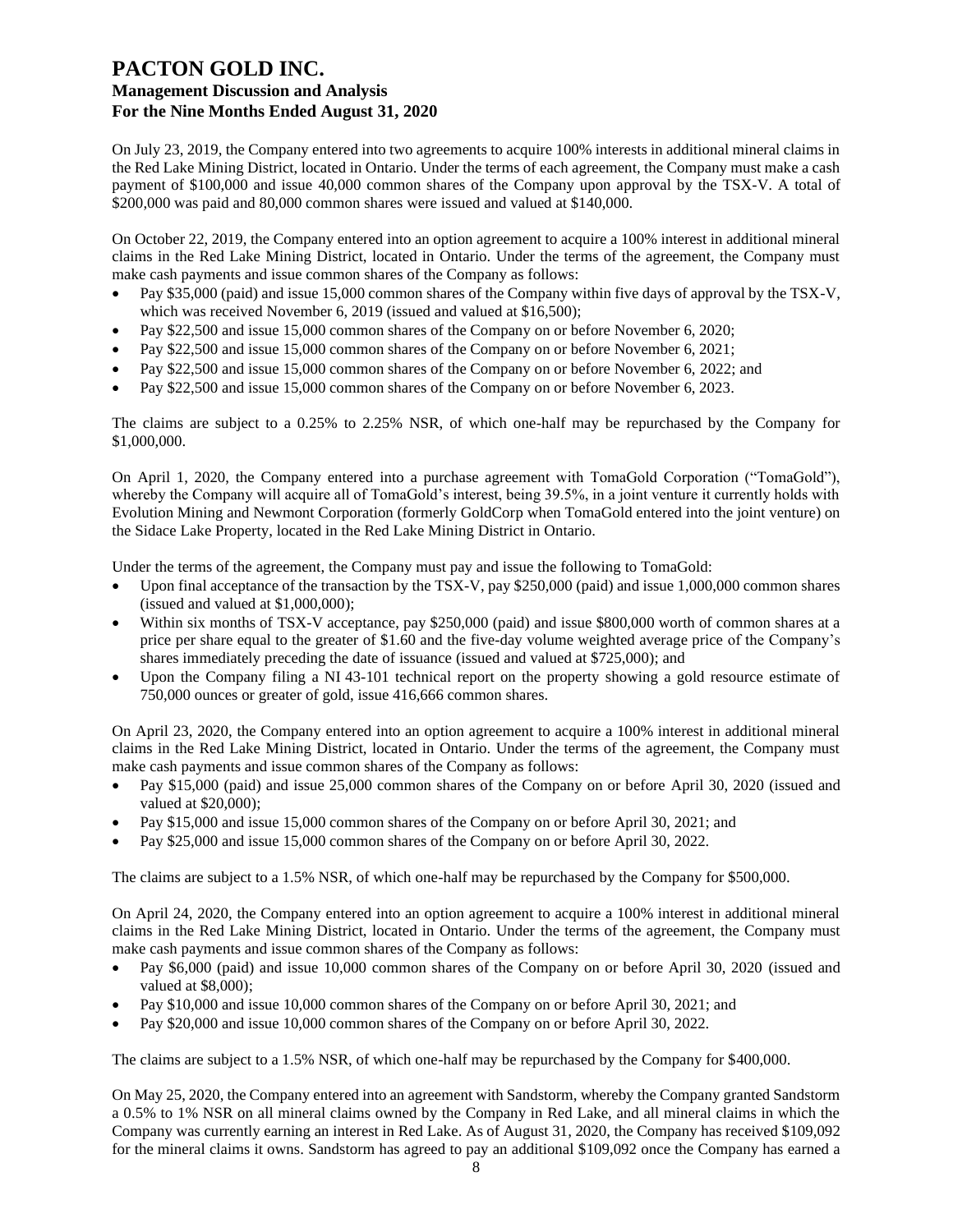100% interest in the remaining Red Lake mineral claims. The Company also assigned its royalty buybacks on all Red Lake agreements to Sandstorm.

On June 24, 2020, the Company announced the commencement of fieldwork for the 2020 exploration program at its Red Lake project in Ontario. Working with AI specialists, Windfall Geotek, Pacton has identified five priority target areas, including the Carricona East target, where recent reconnaissance drilling hit mineralization, including 17.2 g/t Au over 0.5 m at shallow depth (see below). The program will include drilling, as well as regional soil sampling and geophysics. Additionally, the Company is currently in the planning stage with its joint venture partner, Evolution Mining, for the 2020 expansion drill program on the Sidace gold project in the Red Lake district.

The first phase of drilling on the Red Lake project was completed, with highlights including a near surface interval of 17.2 g/t Au over 0.5 m at Carricona and the successful delineation of interpreted structure through the MD Corridor South Fault. The first phase of drilling began at Carricona due to the surface showing present and ease of access while the LP extension fault locations required access trails to be established. The interpreted LP extension has been consistently identified in drilling along a 5-kilometre length, marked by intense silicification and quartz vein stockworks with variable amounts of sulphide mineralization. A series of 10 stratigraphic holes were drilled across the interpreted location of the southern LP fault extension. All of the holes encountered a well-developed fault and variable widths of associated alteration, quartz veining and sulphide mineralization with no significant elevated Au values. A further three holes were completed along the northern parallel fault and are awaiting final ICP analysis due to the presence of sphalerite and broad alteration, as pictured below. Phase 2 drilling continues to vector in on potential Au targets within the Madsen-Dixie Fault corridor, building on phase 1 drilling in combination with further geophysical, ground programs and AI targets, as described above.

On July 23, 2020, the Company announced a new expansion drill program at the Sidace JV project in Red Lake. Pacton (39.5% interest) and JV partner, Evolution Mining (60.5% interest), have approved a \$2.44 million exploration program that includes 11,500 m of drilling, together with re-logging and re-sampling historic drill core and geophysics. Both Pacton and Evolution Mining will be contributing to the program budget, and Pacton will run the program as operator. The program has commenced and is expected to continue through the winter and completed in the spring of 2021.

On August 10, 2020, the Company announced a seismic survey will be conducted at the Red Lake project. The 2D seismic test survey will include 13 kilometre of seismic line data over Pacton's claims. The resulting data will further define structural controls on the Red Lake project. The seismic lines on Pacton's project closely overlap several high priority exploration areas identified using AI technology, and the data will enhance the targeting in those regions.

On September 15, 2020, the Company announced completion of high-resolution airborne magnetic surveys on certain properties within the Company's Red Lake project. Initial survey results have defined multiple prospective areas of folding and faulting, most notably at the Gullrock property (a part of the Red Lake project). The Company has completed targeting and has commenced drilling.

### Tully West Gold Property

On January 16, 2017, the Company entered into an option agreement to earn a 100% interest in the Tully West Gold Property, located in Ontario. On January 18, 2018, certain terms were amended. Under the terms of the amended agreement, the Company was required to make cash payments and issue common shares of the Company as follows:

- Issue 130,000 common shares of the Company (issued and valued at \$117,000) and pay \$25,000 (paid) within five days of approval by the TSX-V, which was received January 25, 2017;
- Issue 130,000 common shares of the Company on or before January 25, 2018 (issued and valued at \$390,000);
- Pay \$80,000 on or before February 15, 2018 (paid); and
- Issue 130,000 common shares of the Company (issued and valued at \$793,000) and pay \$110,000 (paid) on or before January 25, 2019.

The Company completed an equity financing for gross proceeds in excess of \$1,000,000 (excluding flow-through proceeds), thus the January 25, 2019 common share and cash payments were accelerated.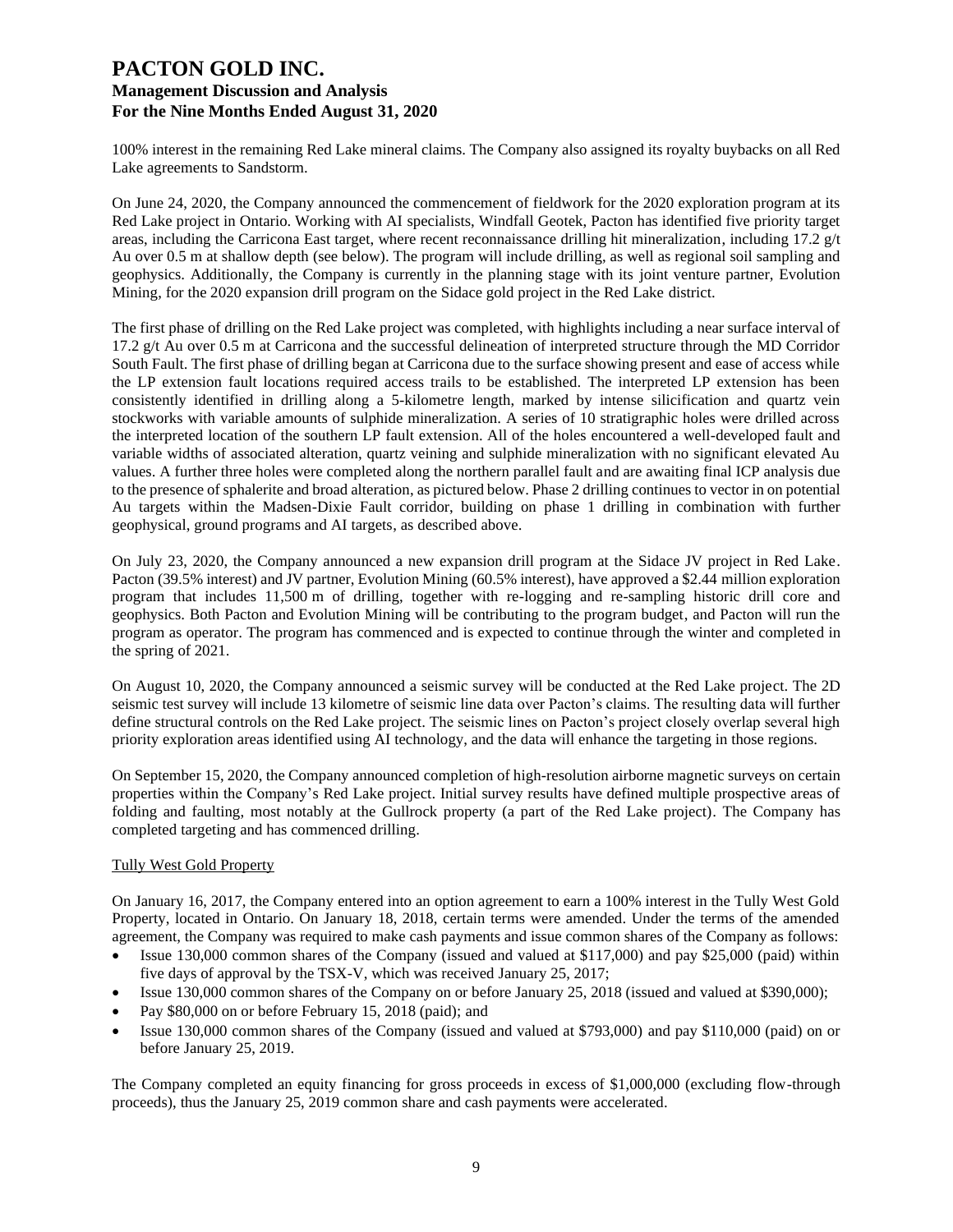On December 12, 2018, the agreement was amended to extend the exploration expenditure deadlines. The Company was required to pay an additional \$10,000 on or before January 12, 2019 (paid). The Company was then required to incur exploration expenditures as follows:

- \$250,000 on or before January 16, 2018 (incurred);
- An additional \$500,000 on or before January 25, 2020; and
- An additional \$500,000 on or before January 25, 2021.

The vendors retained a 2.5% NSR, of which two-fifths (1%) could be repurchased by the Company for an aggregate \$1,000,000.

The Company did not incur the required exploration expenditures on the Tully West Gold Property by January 25, 2020. Accordingly, the Company recorded an impairment charge of \$2,246,986 at November 30, 2019.

### **RESULTS OF OPERATIONS**

### **Three Months Ended August 31, 2020**

During the three months ended August 31, 2020, the Company reported a net loss of \$2,448,380 (2019 - \$2,053,733). The Company's loss included expenditures as follows:

- Consulting fees of \$617,154 (2019 \$552,036) were higher due to an increase in the use of consultants;
- Management fees of \$22,500 (2019 \$45,000) were lower due to lower fees charged by the CEO;
- Office and miscellaneous of \$39,217 (2019 \$47,900) decreased due to a decrease in travel expenses for the quarter;
- Professional fees of \$61,563 (2019 \$84,099) were lower due to a decrease in legal fees;
- Rent of \$30,000 (2019 \$15,000) increased from the prior period due to temporary equipment storage space in the current period, as well as an increase in shared office rental rates;
- Share-based payments of \$1,688,352 (2019 \$1,297,921) increased due to an increase in the number of stock options granted compared to the prior period;
- Shareholder communications and investor relations of \$107,395 (2019 \$83,768) were higher in the current period due to an increase in services being used and an increase in promotional activities;
- Transfer agent and filing fees of \$16,176 (2019 \$26,004) decreased due to a reduction in fees compared to the prior period; and
- Other income of \$131,936 (2019 \$107,454) increased compared to the prior period as a result of increased exploration and evaluation expenditures on the Company's December 2018, July 2019 and December 2019 flowthrough financings.

### **Nine Months Ended August 31, 2020**

During the nine months ended August 31, 2020, the Company reported a net loss of \$3,647,614 (2019 - \$3,295,170). The Company's loss included expenditures as follows:

- Consulting fees of \$1,286,082 (2019 \$1,048,765) were higher due to an increase in the use of consultants;
- Management fees of \$67,500 (2019 \$135,000) were lower due to lower fees charged by the CEO;
- Office and miscellaneous of \$254,866 (2019 \$186,861) increased due to an increase in travel expenses for the period;
- Professional fees of \$254,386 (2019 \$298,732) were lower due to a decrease in legal fees;
- Rent of \$72,333 (2019 \$34,000) increased from the prior period due to temporary equipment storage space in the current period, as well as an increase in shared office rental rates;
- Share-based payments of \$1,688,352 (2019 \$1,358,155) increased due to an increase in the number of stock options granted compared to the prior period;
- Shareholder communications and investor relations of \$454,421 (2019 \$319,420) were higher in the current period due to an increase in services being used and an increase in promotional activities;
- Transfer agent and filing fees of \$62,399 (2019 \$73,654) decreased due to a reduction in fees compared to the prior period;
- Part XII.6 tax of \$16,614 (2019 \$nil) was a result of flow-through proceeds renounced under the Look-back Rule in relation to the Company's December 2018 flow-through financing;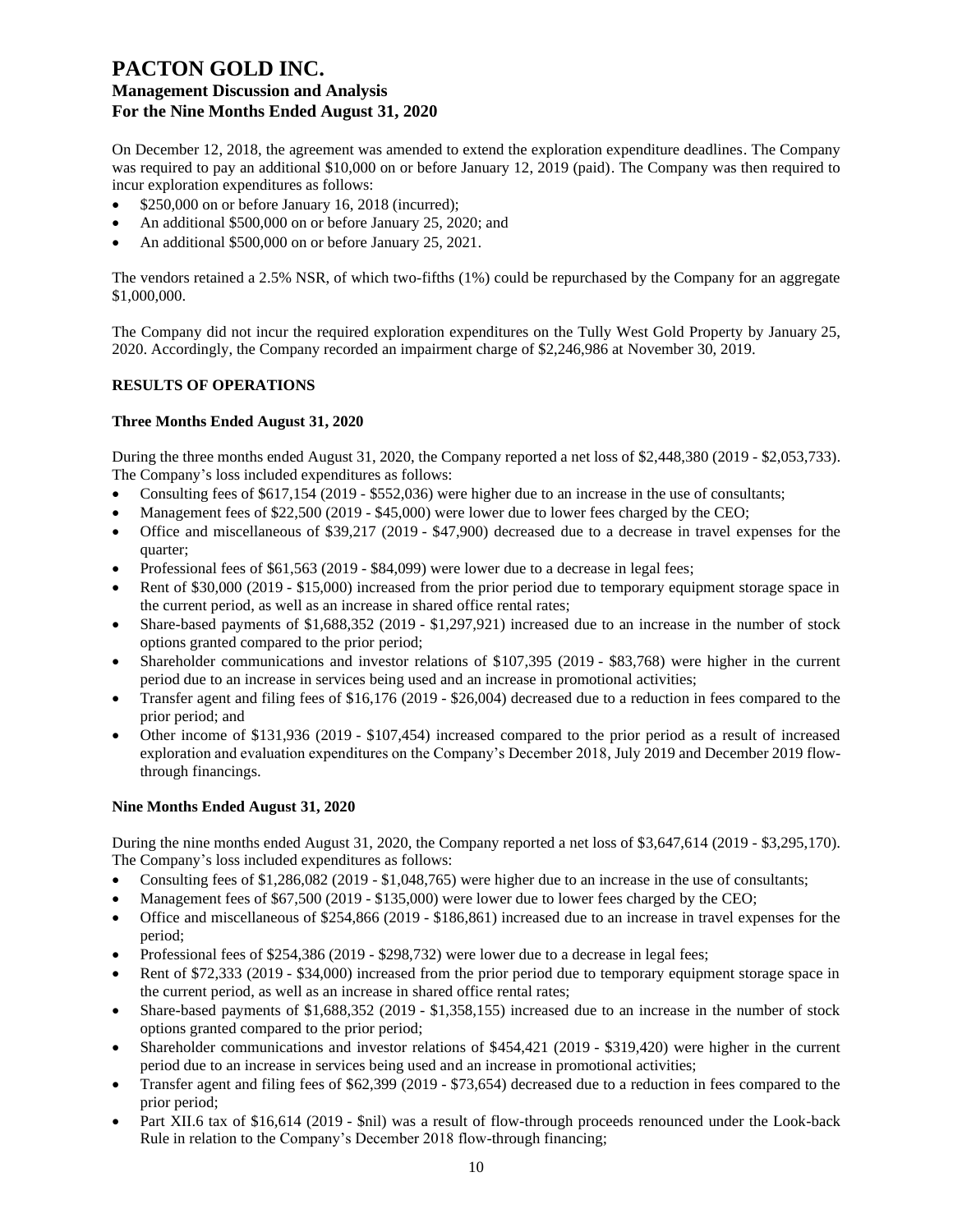- Loss on disposal of equipment of \$nil (2019 \$3,738) was the result of the disposal of equipment occurring at the end of the period;
- Interest income of \$12,119 (2019 \$7,538) was the result of cash held in a high-interest savings account and not being held in a similar account during the prior period; and
- Other income of \$498,555 (2019 \$167,316) increased compared to the prior period as a result of increased exploration and evaluation expenditures on the Company's December 2018, July 2019 and December 2019 flowthrough financings.

### **SELECTED ANNUAL INFORMATION**

**(\$000s, except loss per share)**

|                                         | November 30,<br>2019 | November 30,<br>2018 | November 30,<br>2017 |
|-----------------------------------------|----------------------|----------------------|----------------------|
| Revenue                                 |                      |                      |                      |
| Net loss                                | (10,674)             | (7,065)              | (1,650)              |
| Basic and diluted loss per common share | (0.07)               | (0.10)               | (0.03)               |
| Total assets                            | 12,500               | 9,408                | 1,837                |
| Long-term debt                          |                      |                      |                      |
| Dividends                               |                      |                      |                      |

#### **SUMMARY OF QUARTERLY RESULTS (\$000s, except earnings per share)**

Results for the eight most recently completed quarters are summarized as follows:

| For the periods ending            | August 31,<br>2020 | May 31,<br>2020 | February 29,<br>2020 | November 30,<br>2019 |
|-----------------------------------|--------------------|-----------------|----------------------|----------------------|
| Revenue                           |                    |                 |                      |                      |
| Net loss                          | (2, 448)           | (520)           | (679)                | (7, 379)             |
| Basic and diluted loss per common |                    |                 |                      |                      |
| share                             | (0.09)             | (0.02)          | (0.03)               | (0.41)               |
| Total assets                      | 24,088             | 19,173          | 16,998               | 12,500               |
| Non-current financial liabilities |                    |                 |                      |                      |

| For the periods ending            | August 31,<br>2019 | May 31,<br>2019 | February 28,<br>2019 | November 30,<br>2018 |
|-----------------------------------|--------------------|-----------------|----------------------|----------------------|
| Revenue                           |                    |                 |                      |                      |
| Net loss                          | (2,054)            | (644)           | (598)                | (1,889)              |
| Basic and diluted loss per common |                    |                 |                      |                      |
| share                             | (0.16)             | (0.05)          | (0.06)               | (0.20)               |
| Total assets                      | 19.770             | 15.040          | 14.276               | 9,408                |
| Non-current financial liabilities |                    |                 |                      |                      |

### **LIQUIDITY AND CAPITAL RESOURCES**

The Company had cash of \$5,407,657 and working capital of \$4,662,580 at August 31, 2020, compared to \$905,356 of cash and \$337,213 of working capital at November 30, 2019.

The Company's accounts payable and accrued liabilities at August 31, 2020 were \$988,572 (November 30, 2019 - \$491,992).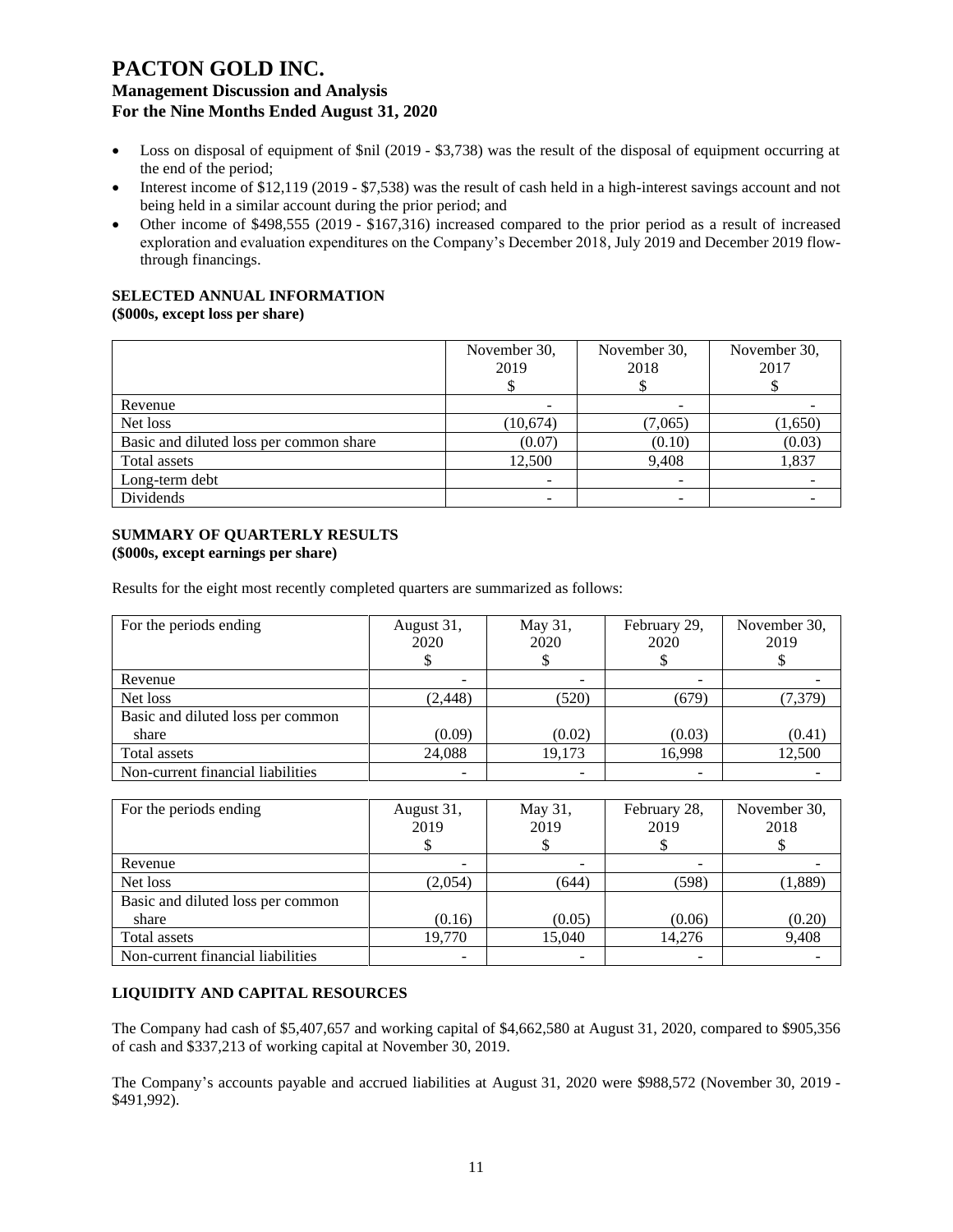The Company has taken the following measures to address working capital concerns during the 2020 fiscal period, and as of the date of this MD&A:

- On December 23, 2019 and January 17, 2020, the Company closed a private placement in two tranches. The Company issued 1,322,733 units at a price of \$1.20 per unit for gross proceeds of \$1,587,280. Each unit consists of one common share and one share purchase warrant. Each warrant entitles the holder to acquire one common share at a price of \$1.80 for a period of two years from the date of issuance. The Company also issued 3,173,758 flow-through common shares at a price of \$1.30 per share for gross proceeds of \$4,125,886.
- On June 25, 2020 and July 10, 2020, the Company closed a private placement in two tranches. The Company issued 2,773,000 common shares at a price of \$0.70 per share and 2,856,226 common shares at a price of \$0.70 per share for gross proceeds of \$3,940,458. The Company also issued 1,300,000 flow-through common shares at a price of \$0.77 per share and 2,122,000 flow-through common shares at a price of \$0.79 for gross proceeds of \$2,677,380.

The Company will need to obtain additional financing for working capital purposes and to continue exploration on its exploration and evaluation assets for the 2021 fiscal year.

At August 31, 2020, the Company had a remaining commitment to incur exploration expenditures of \$nil (November 30, 2019 - \$1,797,565), \$1,539,390 (November 30, 2019 - \$nil), \$1,001,000 (November 30, 2019 - \$nil) and \$1,676,380 (November 30, 2019 - \$nil) in relation to its July 2019, December 2019, June 2020 and July 2020 flow-through share financings, respectively. Included in prepaid expenses and deposits is \$376,250 (November 30, 2019 - \$300,110) of exploration expenditures paid but not yet incurred.

### **EVENTS SUBSEQUENT TO AUGUST 31, 2020**

On September 23, 2020, 25,000 stock options were exercised for proceeds of \$33,250.

On October 5, 2020, the Company issued 500,000 common shares valued at \$725,000 for the Red Lake project.

On October 13, 2020, the Company entered into a binding LOI. See **Exploration Projects – Australia** for details.

### **TRANSACTIONS WITH RELATED PARTIES**

These amounts of key management compensation are included in the amounts shown on the condensed consolidated interim statements of comprehensive loss and were incurred in the normal course of operations:

| <b>Nine Months</b><br><b>Ended</b><br><b>August 31, 2020</b> |         | <b>Nine Months</b><br><b>Ended</b><br><b>August 31, 2019</b> |                    |
|--------------------------------------------------------------|---------|--------------------------------------------------------------|--------------------|
| \$                                                           | 457,500 |                                                              | 548,500            |
|                                                              |         |                                                              | 311,691<br>860.191 |
|                                                              |         | 482.388<br>939.888                                           |                    |

Short-term compensation was paid or accrued as follows:

- \$67,500 (2019 \$135,000) in management fees to a private company controlled by the interim CEO;
- \$80,000 (2019 \$98,500) in professional fees to a private company in which the CFO is a director;
- \$135,000 (2019 \$110,000) in exploration and evaluation assets to a director; and
- \$175,000 (2019 \$205,000) in exploration and evaluation assets to a director.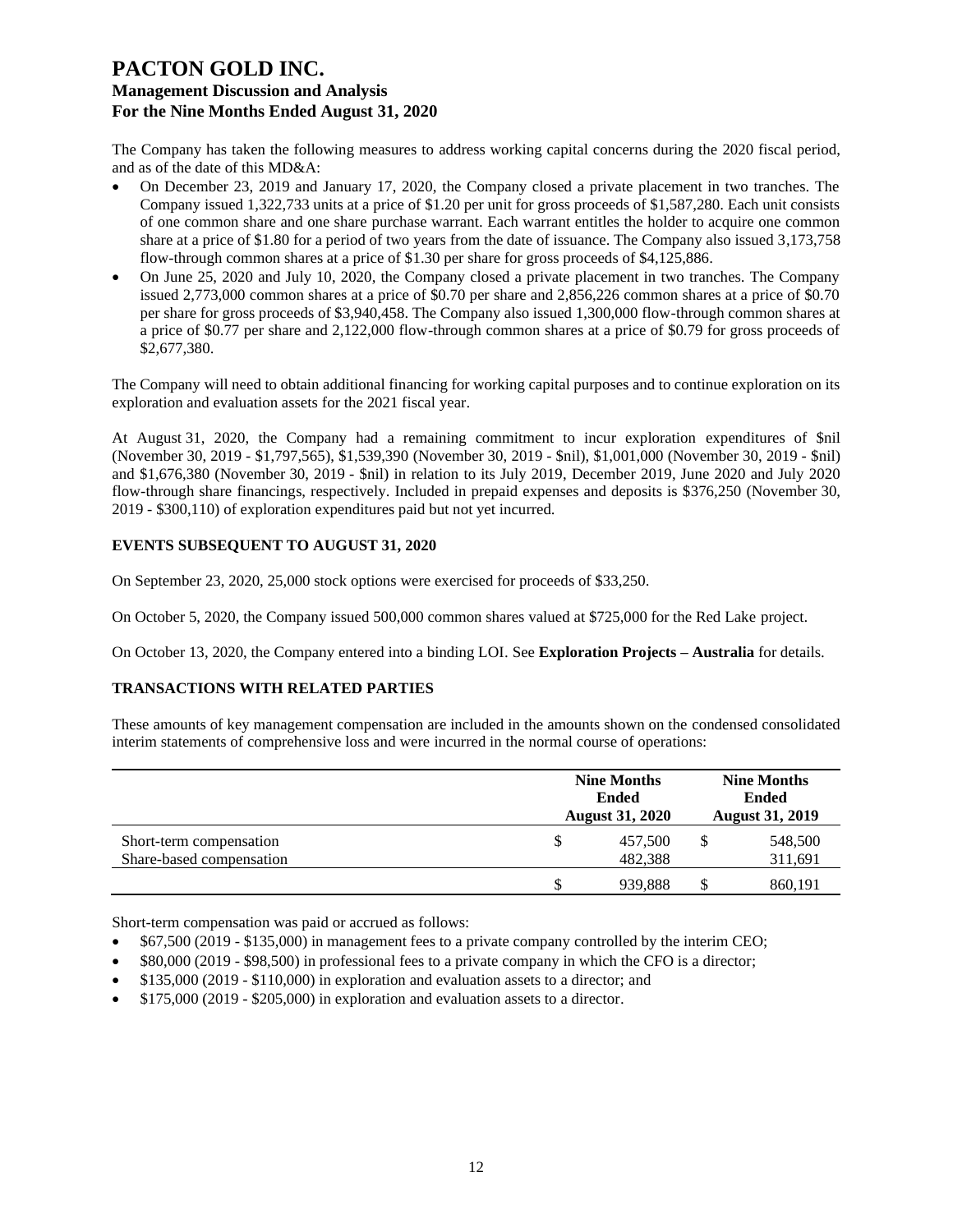Transactions with related parties are included in the amounts shown on the condensed consolidated interim statements of comprehensive loss:

|                                                                                                         | <b>Nine Months</b><br><b>Ended</b><br><b>August 31, 2020</b> |        | <b>Nine Months</b><br><b>Ended</b><br><b>August 31, 2019</b> |        |
|---------------------------------------------------------------------------------------------------------|--------------------------------------------------------------|--------|--------------------------------------------------------------|--------|
| Related company with a common officer (rent)<br>Related company with a common director (geological fees | S                                                            | 54,000 |                                                              | 34,000 |
| included in exploration and evaluation assets)                                                          |                                                              | 60,000 |                                                              | 47,500 |

As at August 31, 2020, the Company has outstanding amounts payable to current and former officers and directors of the Company of \$10,477 (November 30, 2019 - \$113,065) for outstanding fees and expenses. The amounts payable are non-interest-bearing, uncollateralized and repayable on demand.

### **COMMITMENTS**

The Company is obligated to make certain payments and issue shares in connection with the acquisition of its exploration and evaluation assets.

See **Liquidity and Capital Resources** for the Company's flow-through share expenditure commitments.

#### **OFF-BALANCE SHEET ARRANGEMENTS**

The Company has not entered into any off-balance sheet arrangements.

#### **FINANCIAL INSTRUMENTS**

Financial instruments are agreements between two parties that result in promises to pay or receive cash or equity instruments. The Company classifies its financial instruments as follows: cash and cash equivalents, as fair value through profit or loss; receivables, as amortized cost; and accounts payable and accrued liabilities, as amortized cost. The carrying values of these instruments approximate their fair values due to their short term to maturity.

The following table sets forth the Company's financial asset measured at fair value by level within the fair value hierarchy:

| <b>August 31, 2020</b>    | Level 1   | Level 2 | Level 3 | <b>Total</b> |
|---------------------------|-----------|---------|---------|--------------|
| Cash and cash equivalents | 5.407.657 |         |         | 5,407,657    |
|                           |           |         |         |              |
| <b>November 30, 2019</b>  | Level 1   | Level 2 | Level 3 | Total        |
| Cash and cash equivalents | 905,356   | -       |         | 905,356      |

The Company has exposure to the following risks from its use of financial instruments:

- Credit risk;
- Liquidity risk; and
- Market risk.

#### Credit risk

Credit risk is the risk that one party to a financial instrument will cause a financial loss for the other party by failing to discharge an obligation. The Company manages credit risk, in respect of cash, by placing it at major Canadian financial institutions. Included in receivables is \$228,376 (November 30, 2019 - \$125,293) owing from the Canada Revenue Agency and the Australian Taxation Office. The Company has minimal credit risk.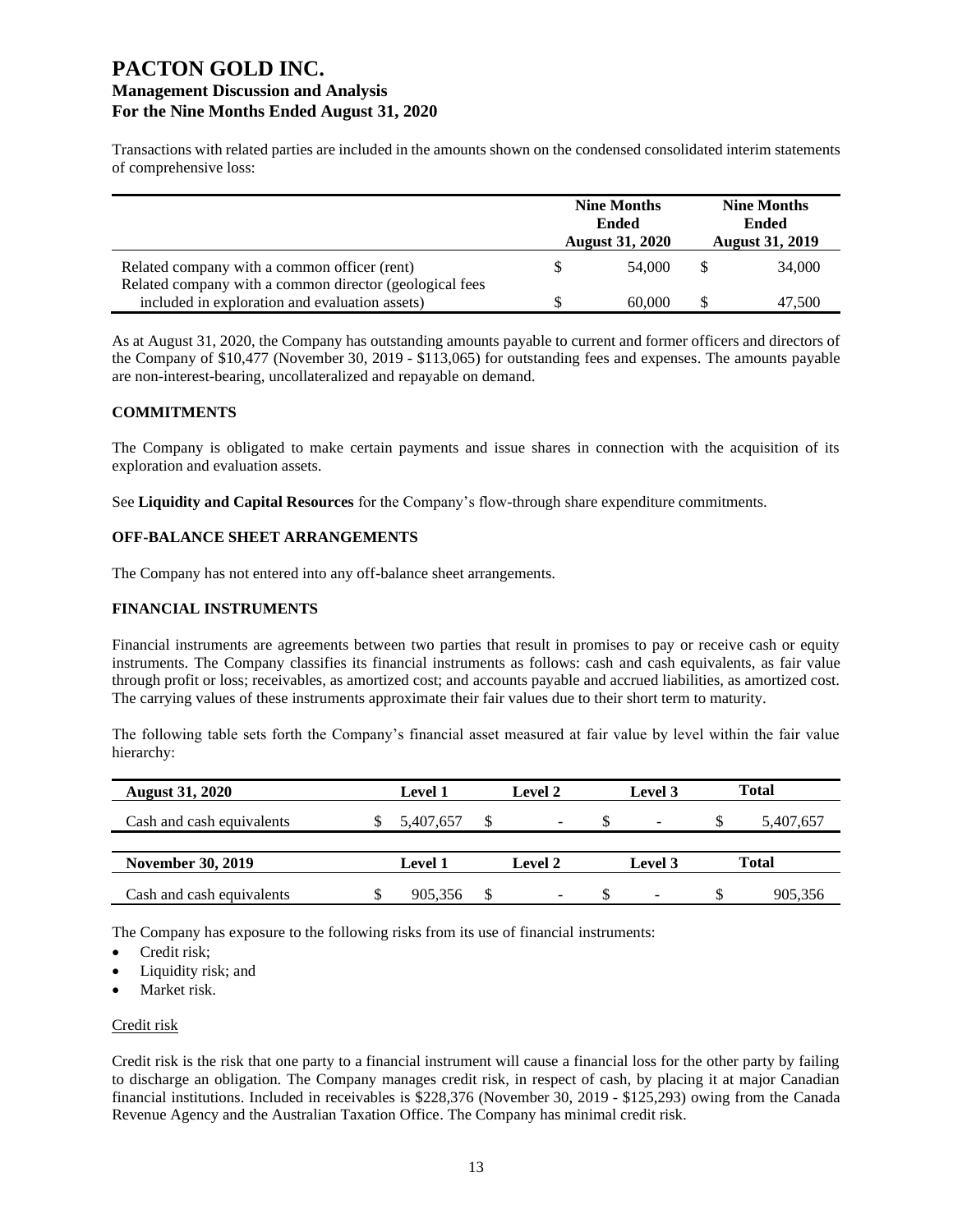### Liquidity risk

Liquidity risk is the risk that the Company will not be able to meet its financial obligations as they fall due. The Company's approach to managing liquidity is to ensure, as far as possible, that it will always have sufficient liquid funds to meet its liabilities when due, under both normal and stressed conditions, without incurring unacceptable losses or risking damage to the Company's reputation. The contractual financial liabilities of the Company as of August 31, 2020 equal \$988,572 (November 30, 2019 - \$491,992). All of the liabilities presented as accounts payable and accrued liabilities are due within 30 days of August 31, 2020.

### Market risk

Market risk is the risk that changes in market prices, such as foreign exchange rates and interest rates, will affect the Company's income or the value of its holdings of financial instruments. The objective of market risk management is to manage and control market risk exposure within acceptable parameters, while optimizing the return on capital.

- *i*) *Currency risk* Currency risk is the risk that the fair value or future cash flows will fluctuate as a result of changes in foreign exchange rates. The Company has operations in Canada and Australia and incurs operating and exploration expenditures in both currencies. The fluctuation of the Canadian dollar in relation to the Australian dollar will have an impact upon the results of the Company. The Company does not hold substantial funds in a foreign currency, and only a small amount of its accounts payable and accrued liabilities is denominated in Australian dollars. A fluctuation in the exchanges rates between the Canadian and Australian dollars of 10% would result in a \$4,700 change in the Company's cash, \$5,000 change in accounts payable and accrued liabilities and \$700 change in other comprehensive income (loss). The Company does not use any techniques to mitigate currency risk.
- *ii) Interest rate risk –* Interest rate risk is the risk that future cash flows will fluctuate as a result of changes in market interest rates. Interest earned on cash is at nominal interest rates, and therefore, the Company does not consider interest rate risk to be significant. The Company has no interest-bearing financial liabilities.
- *iii) Other price risk –* Other price risk is the risk that the fair value or future cash flows of a financial instrument will fluctuate due to changes in market prices, other than those arising from interest rate risk. The Company is not exposed to significant other price risk.

### Capital management

The Company considers its capital to be comprised of shareholders' equity.

The Company manages the capital structure and makes adjustments to it in light of changes in economic conditions and the risk characteristics of the underlying assets. To maintain or adjust the capital structure, the Company may attempt to issue new shares. Although the Company has been successful at raising funds in the past through the issuance of capital stock, it is uncertain whether it will continue this method of financing due to the current difficult market conditions.

In order to facilitate the management of its capital requirements, the Company prepares expenditure budgets that are updated as necessary depending on various factors, including successful capital deployment and general industry conditions.

Management reviews the capital structure on a regular basis to ensure that the above objectives are met. There have been no changes to the Company's approach to capital management during the nine months ended August 31, 2020. The Company is not subject to externally imposed capital requirements.

### **RISKS AND UNCERTAINTIES**

The Company, and the securities of the Company, should be considered a highly speculative investment. The following risk factors should be given special consideration when evaluating an investment in any of the Company's securities.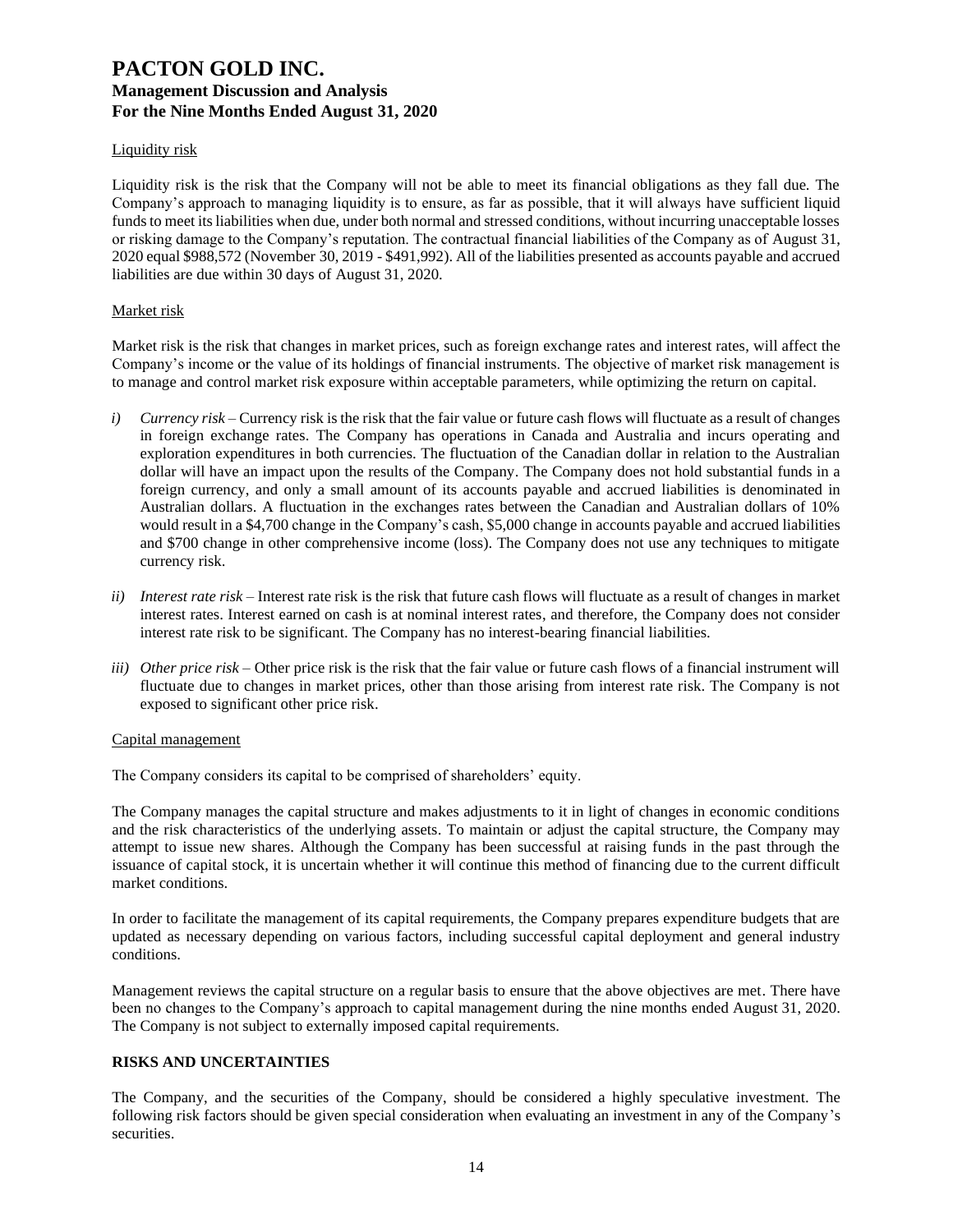There are a number of outstanding securities and agreements pursuant to which common shares of the Company may be issued in the future. This will result in further dilution to the Company's shareholders.

The Company has a very limited history of operations, is in the early stage of development, and has received no revenues other than insignificant interest revenues following its transition to a mineral exploration and development company. As such, the Company is subject to many risks common to such enterprises. There can be no assurance that the Company will be able to obtain adequate financing in the future or, if available, that the terms of such financing will be favourable. The Company does not anticipate paying any dividends in the near future.

Although the Company has taken steps to verify the title to mineral properties in which it has acquired an interest, no assurance whatsoever can be given that the Company's interests may not be challenged by third parties. If challenged, and if the challenge is sustained, it will have an adverse effect on the business of the Company. Title to mineral properties may be subject to unregistered prior agreements or transfers and may also be affected by undetected defects or the rights of indigenous peoples.

Environmental legislation is becoming increasingly stringent and costs and expenses of regulatory compliance are increasing. The impact of new and future environmental legislation on the Company's operations may cause additional expenses and restrictions. If the restrictions adversely affect the scope of exploration and development on the mineral properties, the potential for production on the properties may be diminished or negated.

The exploration of mineral properties involves significant risks, which even experience, knowledge and careful evaluation may not be able to avoid. The price of metals has fluctuated widely, particularly in recent years, as it is affected by numerous factors that are beyond the Company's control, including international economic and political trends, expectations of inflation or deflation, currency exchange fluctuations, interest rate fluctuations, global or regional consumptive patterns, speculative activities and increased production due to new extraction methods. The effect of these factors on the price of metals, and therefore, the economic viability of the Company's interests in the mineral properties cannot be accurately predicted. Furthermore, changing conditions in the financial markets, and Canadian income tax legislation may have a direct impact on the Company's ability to raise funds for exploration expenditures. A drop in the availability of equity financings will likely impede spending. As a result of all these significant risks, it is quite possible that the Company may lose its investments in the Company's mineral property interests.

### **CRITICAL ACCOUNTING ESTIMATES**

The Company makes estimates and assumptions about the future that affect the reported amounts of assets and liabilities. Estimates and judgments are continually evaluated based on historical experience and other factors, including expectations of future events that are believed to be reasonable under the circumstances. In the future, actual experience may differ from these estimates and assumptions.

The effect of a change in an accounting estimate is recognized prospectively by including it in comprehensive income (loss) in the year of the change, if the change affects that year only, or in the year of the change and future years, if the change affects both.

Information about critical judgments in applying accounting policies that have the most significant risk of causing material adjustment to the carrying amounts of assets and liabilities recognized in the condensed consolidated interim financial statements within the next fiscal year are included in note 5 of the condensed consolidated interim financial statements.

### **FUTURE ACCOUNTING STANDARDS**

For details of the Company's future accounting standards, including accounting standards not yet adopted and accounting standards amended but not yet effective, please refer to note 4 of the Company's condensed consolidated interim financial statements.